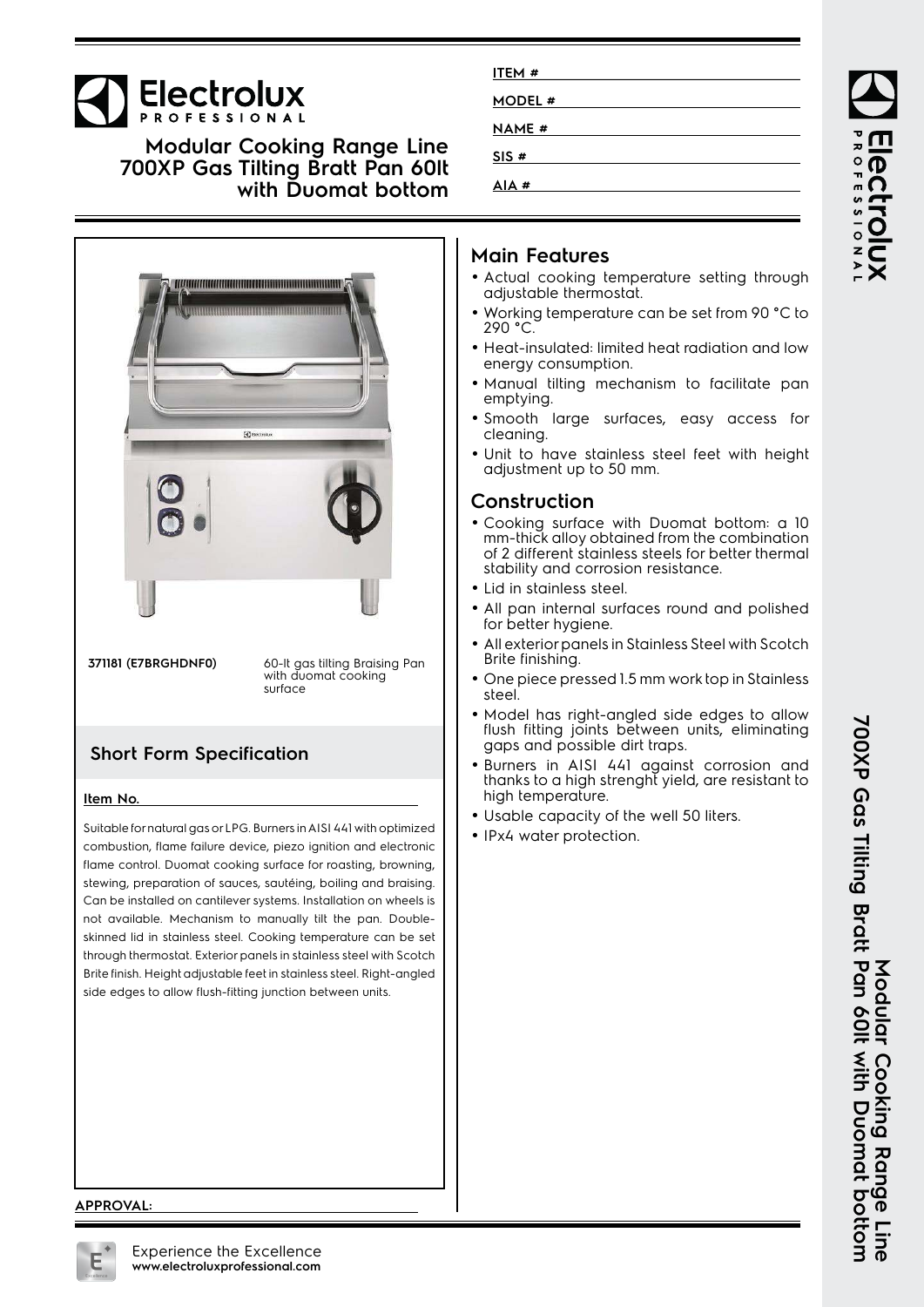

#### **Optional Accessories**

| · Draught diverter, 150 mm diameter                                              | PNC 206132        | ❏      |
|----------------------------------------------------------------------------------|-------------------|--------|
| • Matching ring for flue condenser,<br>150 mm diameter                           | PNC 206133        | $\Box$ |
| · Flanged feet kit                                                               | PNC 206136        | $\Box$ |
| • Frontal kicking strip for concrete<br>installation, 800mm                      | PNC 206148        | $\Box$ |
| • Frontal kicking strip for concrete<br>installation, 1000mm                     | <b>PNC 206150</b> | □      |
| • Frontal kicking strip for concrete<br>installation, 1200mm                     | <b>PNC 206151</b> | □      |
| • Frontal kicking strip for concrete<br>installation, 1600mm                     | <b>PNC 206152</b> | $\Box$ |
| • Frontal kicking strip, 800mm (not for PNC 206176<br>refr-freezer base)         |                   | $\Box$ |
| · Frontal kicking strip, 1000mm (not<br>for refr-freezer base)                   | <b>PNC 206177</b> | □      |
| · Frontal kicking strip, 1200mm (not<br>for refr-freezer base)                   | PNC 206178        | □      |
| • Frontal kicking strip, 1600mm (not<br>for refr-freezer base)                   | <b>PNC 206179</b> | $\Box$ |
| • Kit 4 feet for concrete installation<br>(not for 900 line free standing grill) | <b>PNC 206210</b> | □      |
| • Flue condenser for 1 module, 150<br>mm diameter                                | PNC 206246        | $\Box$ |
| · Pair of side kicking strips                                                    | PNC 206249        | $\Box$ |
| • Pair of side kicking strips for<br>concrete installation                       | PNC 206265        | $\Box$ |
| • Rear paneling - 800mm (700/900)                                                | PNC 206374        | $\Box$ |
| • Rear paneling - 1000mm (700/900)                                               | PNC 206375        | $\Box$ |
| • Rear paneling - 1200mm (700/900)                                               | PNC 206376        | $\Box$ |
| • Chimney grid net, 590mm<br>(700XP/900)                                         | PNC 206403        | $\Box$ |
| • Trolley with lifting & removable tank                                          | <b>PNC 922403</b> | ❏      |
| • Pressure regulator for gas units                                               | PNC 927225        | $\Box$ |